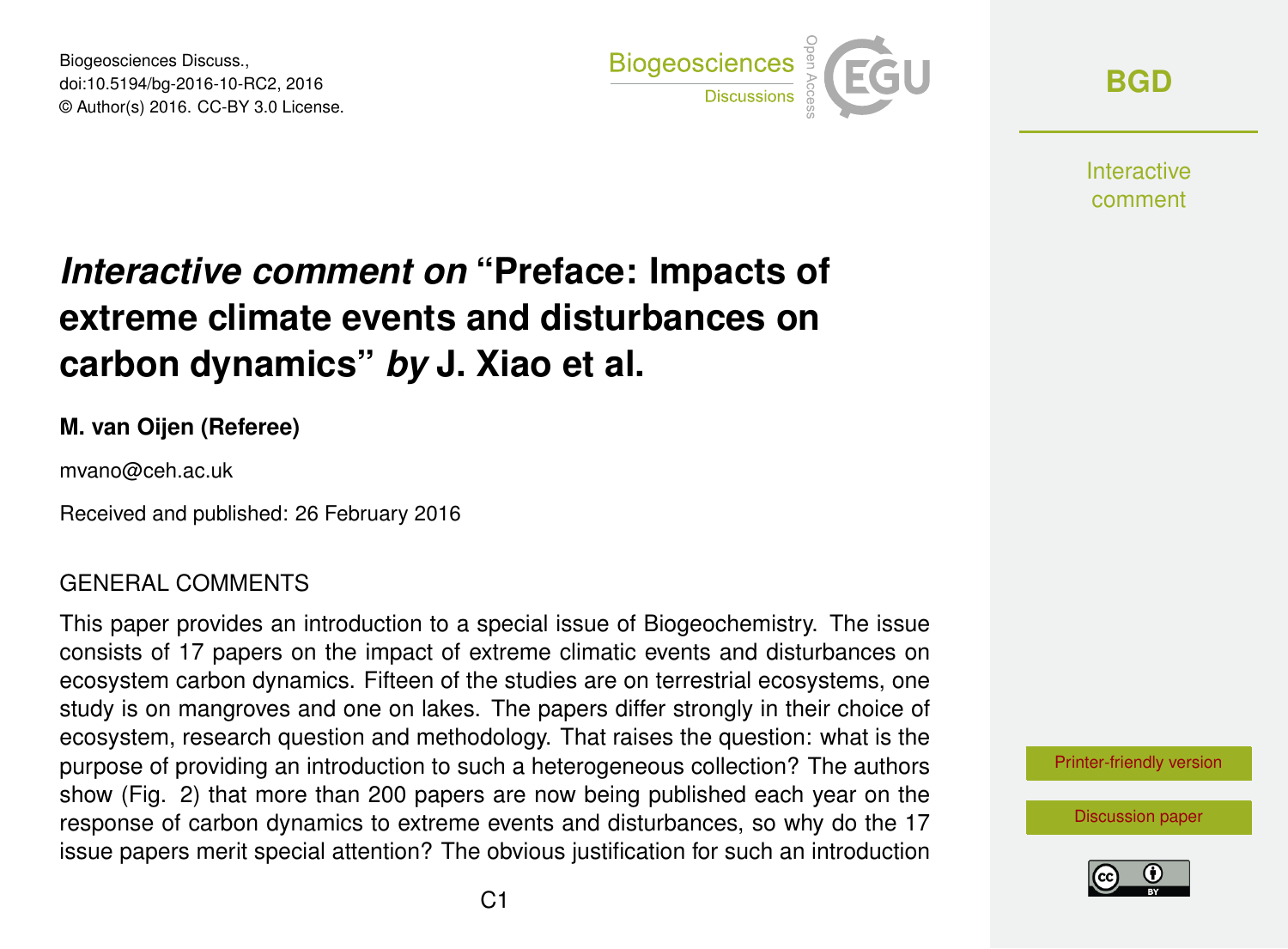is that it provides an opportunity to place recent papers in context, i.e. review the state of the art and identify remaining research gaps. This is attempted in the paper but could be done more systematically, as discussed in the following.

The first section of the paper ("Introduction") can be summarised as follows: (1) Interannual variability (IAV) of GPP is especially large in the tropics, (2) extreme events and disturbances can affect carbon dynamics and will become more frequent and intense in the future, (3) their impacts can be studied with measurements and models - and many papers are being published; the ones here were the outcome from AGU-sessions.

This is fine as far as it goes, with the possible exception of the text on IAV measured as multi-annual standard deviation of GPP (Fig. 1), which seems an unnecessary distraction. Extreme events are outliers, not standard deviations, and occur worldwide - and not just in the tropics.

A brief analysis of the existing literature could be added to this introductory section, flagging up both what research has been done and what has not been done. Which ecosystem types, which extreme event types, which disturbances, at which locations and spatiotemporal scales have been studied so far, and which were overlooked? And which are likely to become more important in the future? Can we distinguish direct and indirect effects of disturbances and extreme events both on the same location and elsewhere? Do the 17 papers address any of the research gaps? I think the paper would gain from being more comprehensive and analytical - otherwise there is no added value compared to the special issue papers themselves. I understand that you want to keep the preface short, but you could delete the IAV-text and figure, replacing it with say 20-30 lines on the state of the art.

The second section of the paper consists of short summaries of the findings of the 17 papers. These are well-written and will be helpful to those readers who do not want to read the abstracts of the original papers.

The final section ("Conclusions") states future research needs. Three topics are men-

Interactive comment

[Printer-friendly version](http://www.biogeosciences-discuss.net/bg-2016-10/bg-2016-10-RC2-print.pdf)

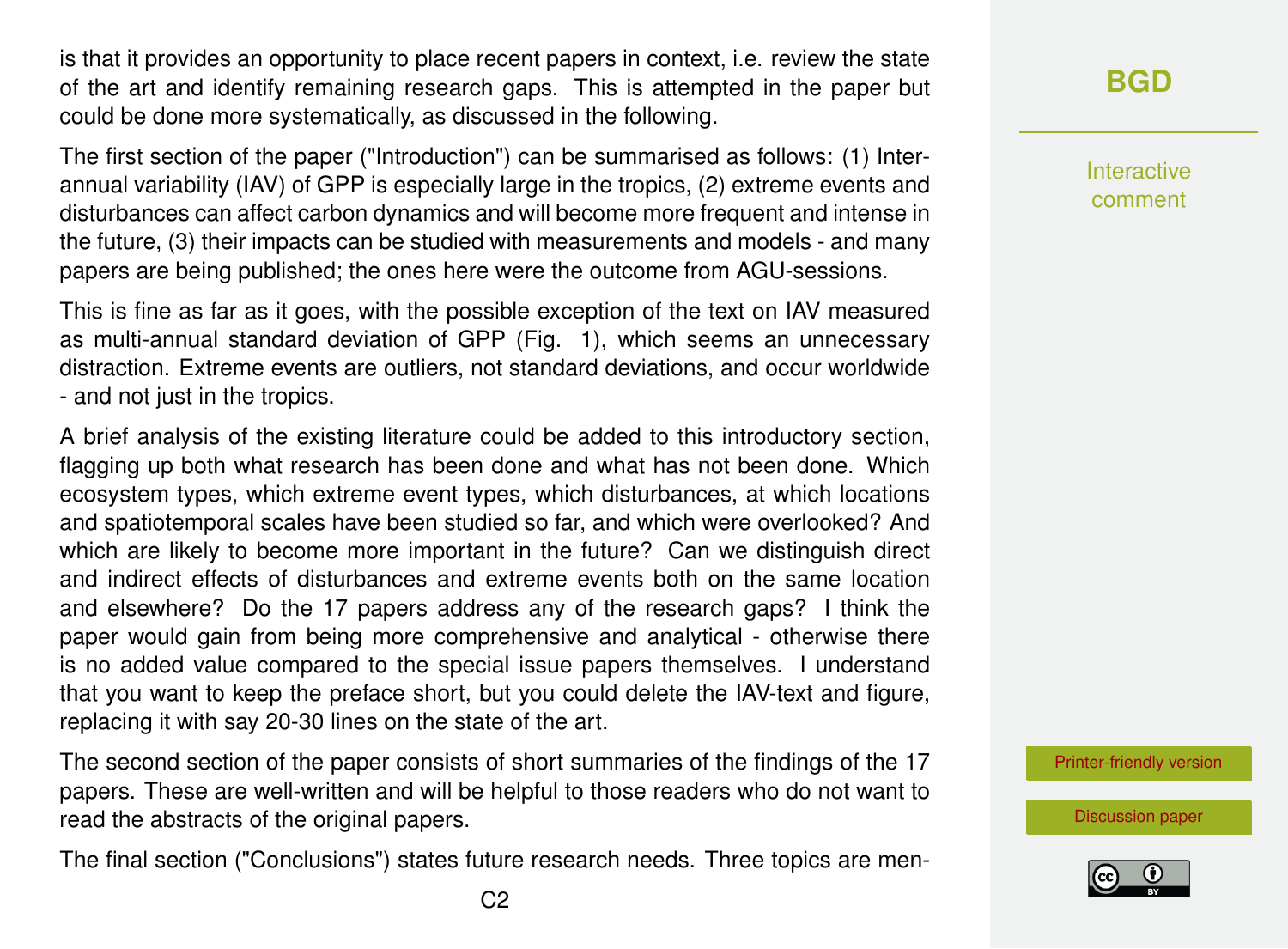tioned: (1) studying interactions between extreme events and disturbances, (2) collecting more data on disturbances, (3) improving models for disturbances. Whilst these certainly constitute worthwhile efforts, they seem an arbitrary and small selection of topics; many others could have been mentioned. And are there no research needs left for extreme events rather than disturbances? Also, there is no discernible relationship between the three listed research needs and the 17 papers of the special issue, so it remains unclear what the papers collectively have contributed. For example, at least five of the 17 papers used models: if those models still need to be improved, does that disqualify their current results?

#### SPECIFIC COMMENTS

l. 36-37: The Introduction begins with discussion of "terrestrial biosphere" and "Terrestrial carbon fluxes". This suggests that the special issue only considers terrestrial ecosystems, which is not the case. Begin by setting the scene (what kind of studies are being introduced by you) before delving into details like the IAV. l. 41: Add a reference to the MODIS work. l. 99-100: Those reductions of 28 and 38% are for which period? During the event, the year following the event, . . .? l. 172-174: What happened around 1970 that caused the trend break? l. 215-216: Here you explain what partial cutting is, after having discussed the impacts of it already on l. 207. l. 231-238: This section seems to ignore the current understanding that it is increased N-deposition, not elevated CO2, that has increased forest sink strength. l. 252: Which two studies?

#### TECHNICAL CORRECTIONS

l. 24: Missing space after "by". l. 28: Remove "layers". l. 42: "the Amazon" should be "Amazonia". l. 43, 45, 46: Remove "on the order". l. 50-51: Remove "terrestrial"? l. 59-61: "We can only . . . scales" can safely be removed. l. 65: Replace "mechanistic responses" by "mechanisms underlying responses". l. 71: Add "the" before "consequences". l. 76: The total number increases by 200 articles per year, not 20. Replace "total" with "annual". l. 82: AGU meeting: in which year(s)? l. 85-87: "We feel . . .

## **[BGD](http://www.biogeosciences-discuss.net/)**

Interactive comment

[Printer-friendly version](http://www.biogeosciences-discuss.net/bg-2016-10/bg-2016-10-RC2-print.pdf)